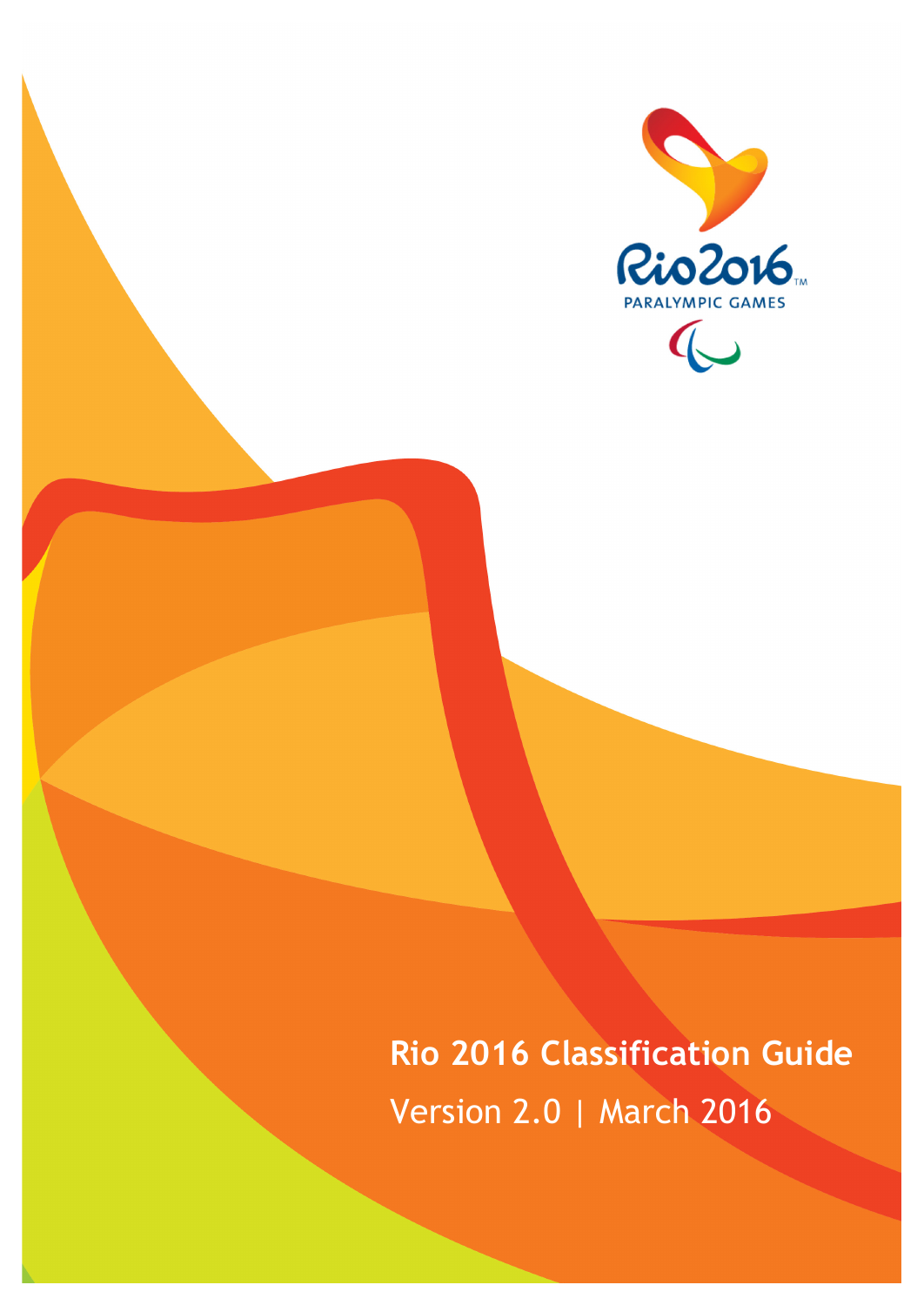### SUMMARY

This *RIO 2016 Paralympic Games Classification Guide* is designed to provide National Paralympic Committees (NPCs) and International Federations (IFs) with information about the classification policies and procedures for the Rio 2016 Paralympic Games.

All information contained in this guide was correct at the time of publication in November 2015. If necessary, updates will be posted on the Rio Exchange (https://rioexchange.rio2016.com) for download by NPCs and IFs**.** 

The official language of the International Paralympic Committee (IPC) is English. In translated versions of this guide, the English version shall prevail in case of discrepancy.

This guide covers the regulations for the assessment of athletes in the sport of wheelchair rugby and the exceptional circumstances in which classification will be required for review and new sport class status athletes in any other sport at the Rio 2016 Paralympic Games (for more detail, see 'Rio 2016 Paralympic Games Zero Classification Policy' section).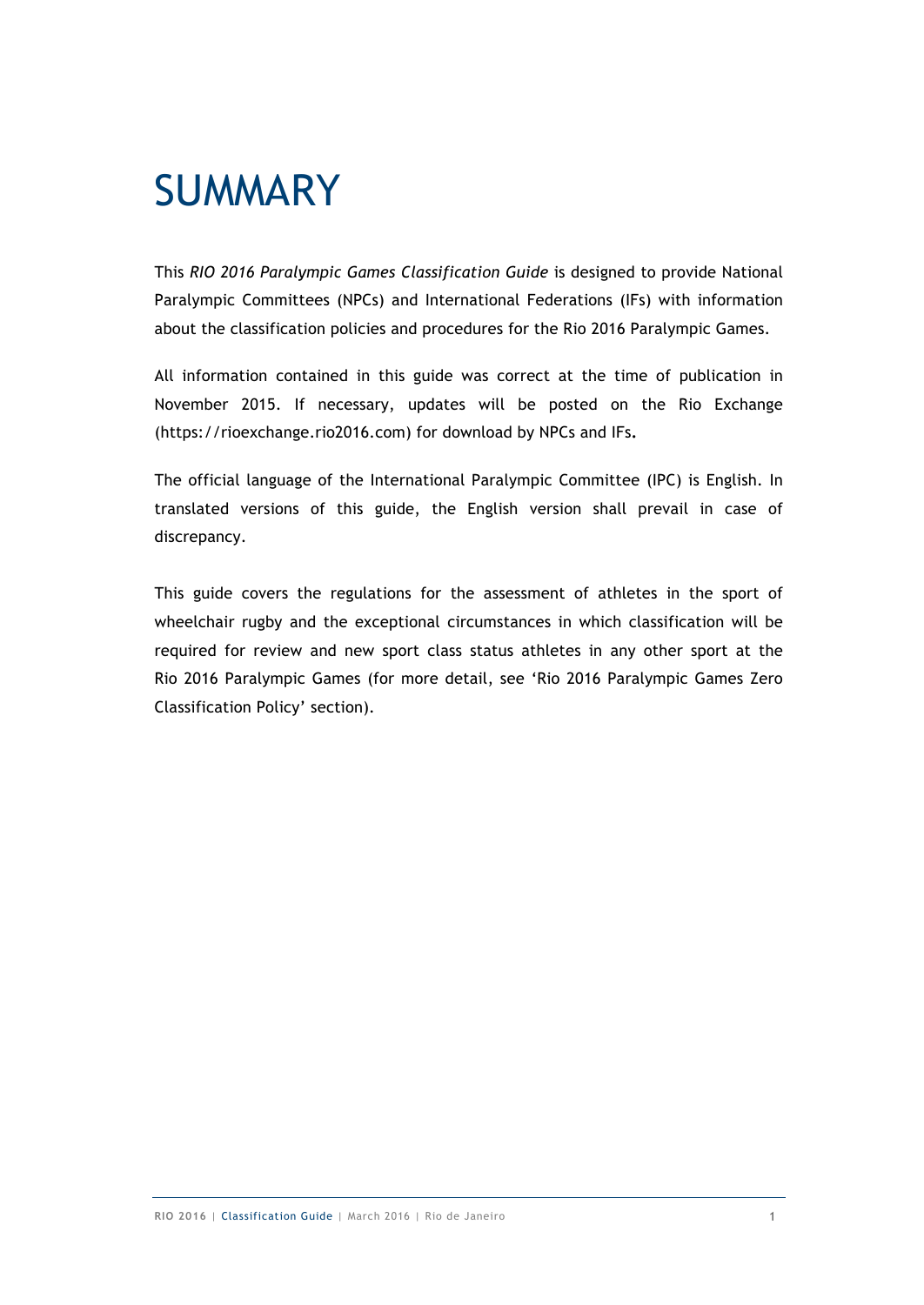# **CONTENTS**

| 1 <sup>1</sup>                                                          |  |
|-------------------------------------------------------------------------|--|
| RIO 2016 PARALYMPIC GAMES ZERO CLASSIFICATION POLICY3<br>2 <sub>1</sub> |  |
| 3   CLASSIFICATION AT THE RIO 2016 PARALYMPIC GAMES 4                   |  |
| 3.1                                                                     |  |
| 3.2                                                                     |  |
|                                                                         |  |
| 4.1                                                                     |  |
| CLASSIFICATION COMPETITION PERIOD: FIRST APPEARANCE  8<br>4.2           |  |
| 4.3                                                                     |  |
|                                                                         |  |
| 5   ATHLETES WHO ARE FOUND NOT ELEGIBLE FOLLOWING GAMES-TIME            |  |
|                                                                         |  |
| 6.1                                                                     |  |
| 6.2                                                                     |  |
| 6.3                                                                     |  |
|                                                                         |  |
| 8 <sup>1</sup>                                                          |  |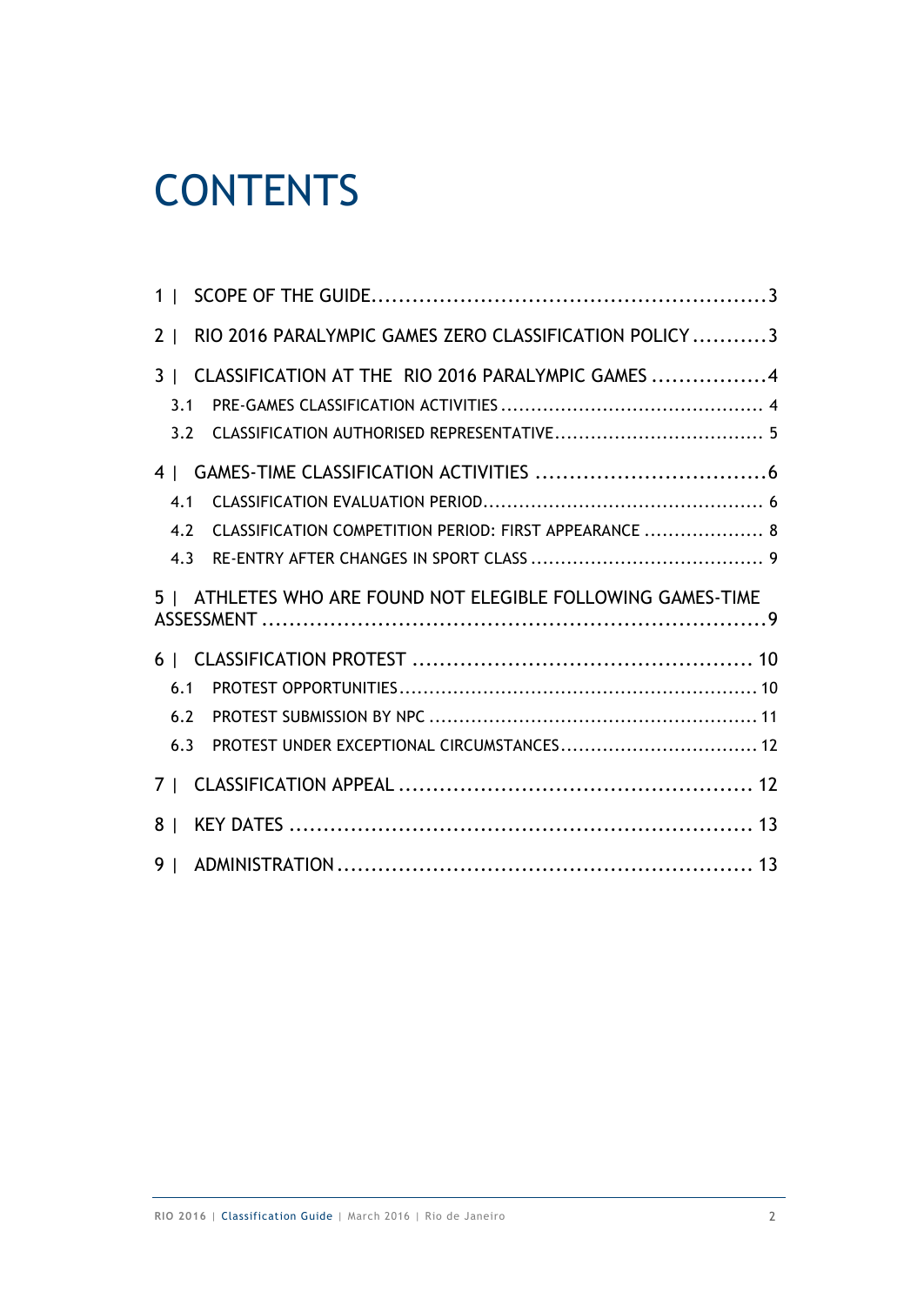# 1 | SCOPE OF THE GUIDE

This guide is based on the following principles:

- The IPC is the supreme authority of the Rio 2016 Paralympic Games
- The Rio 2016 Paralympic Games are governed by the IPC Handbook paralympic.org/the-ipc/handbook
- The planning and implementation of the Games is a shared responsibility between the IPC and the Rio 2016 Organising Committee for the Olympic and Paralympic Games (Rio 2016), in cooperation with the IFs who have jurisdiction over their sports on the Games schedule
- The relevant governing body of each sport (the IF) is responsible for the allocation and verification of athlete sport class and sport class status

The policies and procedures of this guide apply to all sports on the Paralympic programme and are valid for the Rio 2016 Paralympic Games only. This guide overrules the IF classification rules and regulations on the matters specified in this guide. For all matters not specified in this guide, the IF classification rules and regulations, and ultimately the IPC Classification Code, shall apply.

### 2 | RIO 2016 PARALYMPIC GAMES ZERO CLASSIFICATION POLICY

In 2014, the IPC Governing Board took a strategic decision to minimise the Games-time classification programme, thus reducing the impact of any last-minute classification decisions on athlete preparation. This fits an overarching approach that classification and sport class allocation must take place at an earlier stage of an athlete's career.

For the Rio 2016 Paralympic Games, this implies that only athletes with an international sport class and a sport class status of confirmed (C) or with a review date after 31 December 2016 (R2017 or later) are eligible to compete. More detail can be found in the Rio 2016 Qualification Criteria (http://www.paralympic.org/rio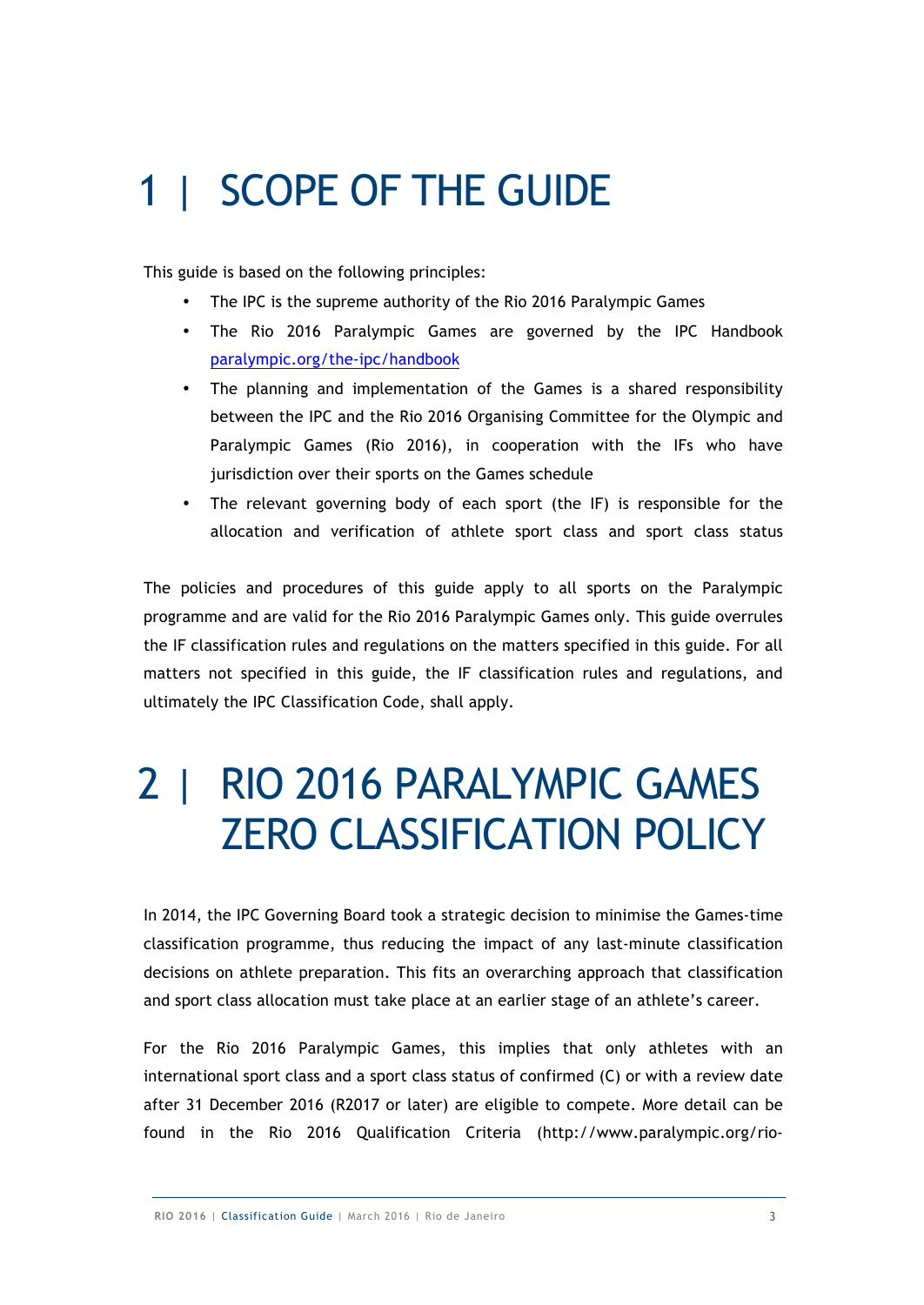2016/qualification). Wheelchair rugby is granted an exception to this policy: in this sport, athletes with review (R) sport class status will also be eligible to compete.

All other athletes will not be eligible to compete at the Rio 2016 Paralympic Games. Exceptions will be dealt with by the IPC Governing Board on a case-by-case basis. Requests should be submitted to xavier.gonzalez@paralympic.org.

IFs have been consulted on the need to have classification panels available under the provisions of this policy, and Rio 2016 has been requested to have operational procedures in place to handle any request that might be forthcoming through the IPC and IF.

# 3 | CLASSIFICATION AT THE RIO 2016 PARALYMPIC GAMES

This guide covers the regulations for the assessment of athletes in the sport of wheelchair rugby and any exceptional circumstances in which classification can be required for athletes at the Rio 2016 Paralympic Games in any other sport (exceptions granted for athletes with sport class status new (N) or review (R)).

The goal of the IPC, Rio 2016 and the IFs is to ensure that classification services at the Games will be of the highest quality and will be sport and athlete focused. All operations are based on the objective of providing the best possible working environment that ensures expedited and accurate classification for those athletes required to be present, with minimal interruption to athlete preparation.

### **3.1 PRE-GAMES CLASSIFICATION ACTIVITIES**

IFs will be responsible for offering enough classification opportunities so that athletes have a fair chance of meeting the qualification criteria. NPCs will be responsible for helping their athletes attend these classification opportunities.

Each IF will be responsible for ensuring its classification master list is accurate, updated and is made available to NPCs.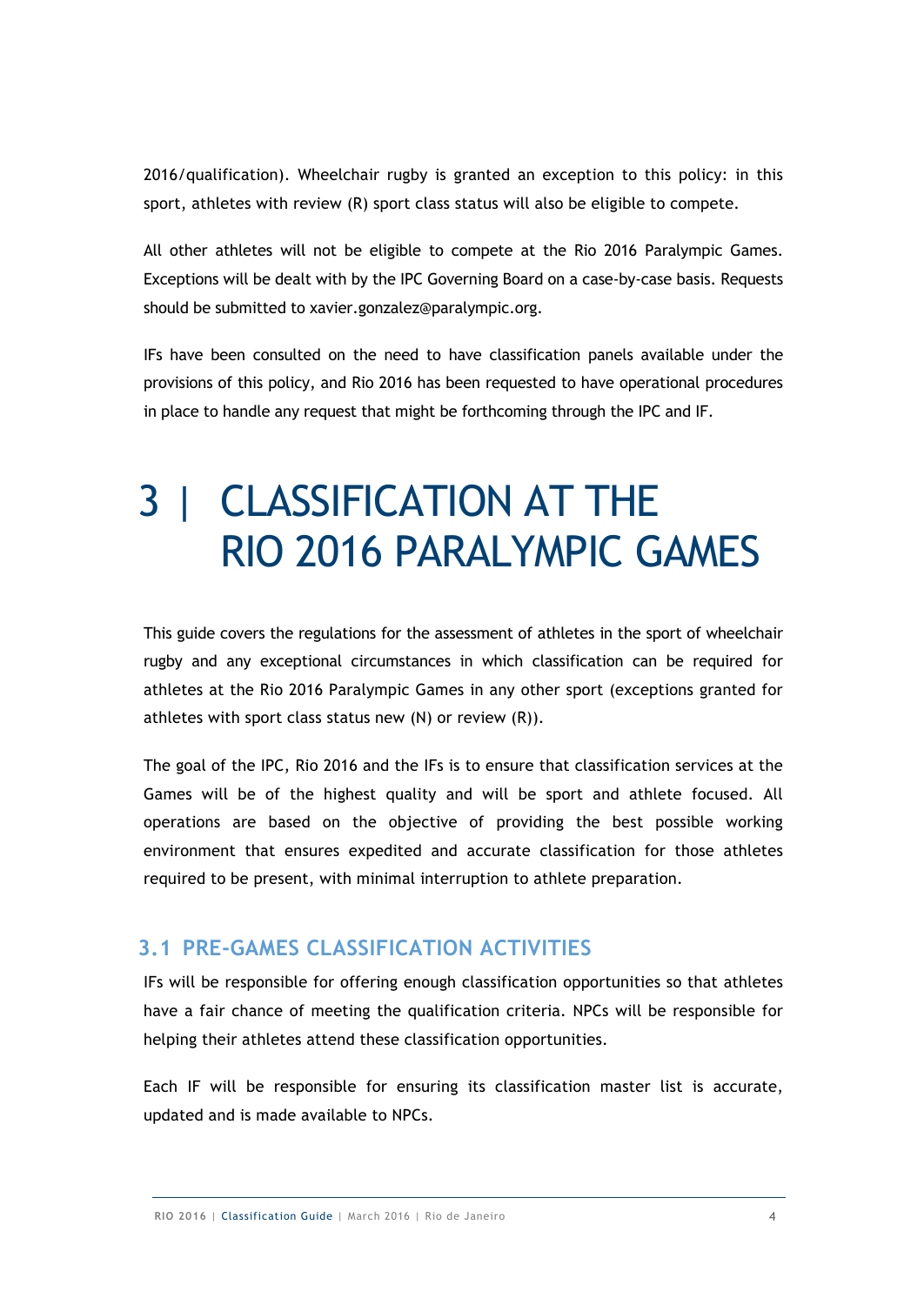NPCs will be responsible for verifying their athletes' classification information on the IF classification master list. NPCs should contact the IF in case the classification master list contains incorrect information (name, sport class, sport class status) and/or if an athlete is not included on the relevant list.

Rio 2016 will retrieve classification information from the IF classification master list after 30 June 2016. Any subsequent updates must be communicated directly by the IF to Rio 2016.

The deadline for final sport entries is 15 August 2016. After this date, all changes to athlete sport class data must be submitted to the IPC. These changes will be considered by the IPC in consultation with the respective IF; the NPC and Rio 2016 will be informed of the final decision.

NPCs should familiarise themselves with this guide and ensure that athletes attend classification as scheduled; bring required medical documentation, outfits and/or equipment as required by the IF rules, and participate fully in classification activities as requested by the IF classifiers.

#### **3.2 CLASSIFICATION AUTHORISED REPRESENTATIVE**

NPCs must nominate a classification authorised representative for each sport in which they enter athletes (not applicable for equestrian, goalball, wheelchair fencing and wheelchair tennis). The Chef de Mission, Deputy Chef de Mission and Classification Authorised Representative take sole responsibility for communication with the IF, the IPC and Rio 2016 on classification matters.

NPCs must inform Rio 2016 of their classification authorised representative nominations by 30 June 2016 via the Classification Authorised Representative form available on the Rio Exchange. Their local contact number will be provided to Rio 2016 at the nation's DRM meeting, to be held between 28 August and 5 September 2016.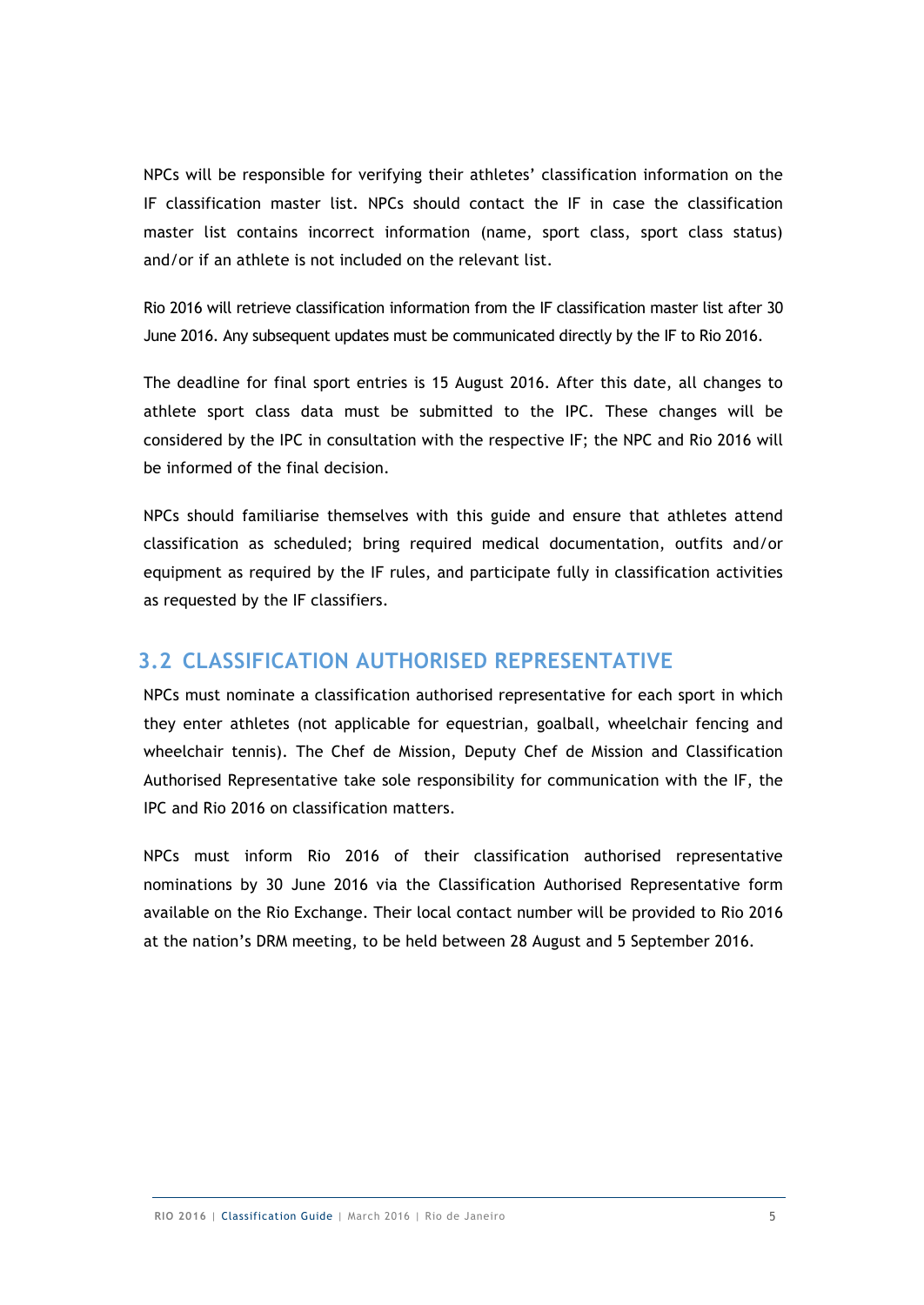# 4 | GAMES-TIME CLASSIFICATION **ACTIVITIES**

### **4.1 CLASSIFICATION EVALUATION PERIOD**

At the date of publication of this guide, classification evaluation periods are scoped to handle any unforeseen circumstance or exception. These are detailed in Table A.

Athlete classification will take place at the respective sport's competition or training venue with the exception of classification for athletes with a visual impairment (VI). This will take place in visual classification evaluation rooms located at the Paralympic Village (PV).

All athletes that are to undergo classification are required to arrive at the Games prior to the first day of the relevant classification evaluation period. Details on date and time of classification will be communicated by each IF after 1 July 2016.

Athletes and NPCs, through the Chef de Mission, are responsible for ensuring athletes:

- Are present for classification at least 30 minutes before their scheduled classification time
- Bring all equipment, attire and medical information as requested by the IF classification rules and regulations. Note: some IFs may require that they receive medical information in advance of classification.
- Are accompanied by an interpreter if they do not speak English
- Are accompanied by no more than one member of the NPC delegation (other than an interpreter). Athletes under 18 must be accompanied by a member of the NPC delegation.

If athletes do not meet the above requirements at the time of classification, the panel will not be able to perform classification, and consequently the athlete will not be allowed to compete at the Games. The chief classifier may decide to reschedule the athlete evaluation, time permitting.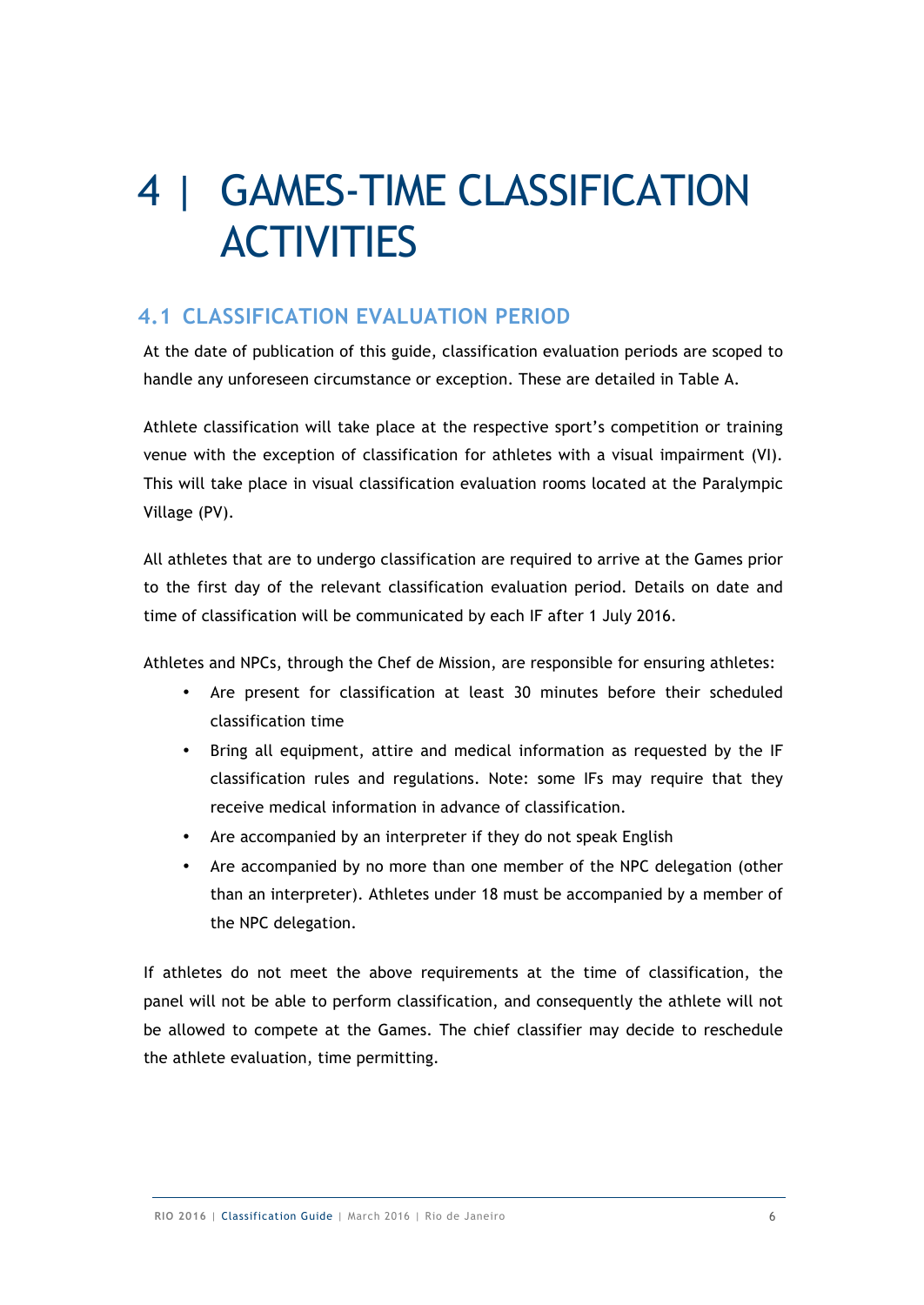#### **TABLE A: CLASSIFICATION EVALUATION PERIOD AND LOCATION**

#### *(TIME FRAMES IDENTIFIED WITH EACH IF TO DEAL WITH ANY EXCEPTIONAL CIRCUMSTANCE, WHEELCHAIR RUGBY ASIDE)*

| <b>SPORT</b>                 | <b>LOCATION</b>                | <b>CLASSIFICATION EVALUATION PERIOD</b>                                  |
|------------------------------|--------------------------------|--------------------------------------------------------------------------|
|                              |                                |                                                                          |
| Archery                      | Sambodromo                     | September 7 from 9:00 to 12:00 and<br>September 8 from 9:00 to 18:30     |
| <b>Athletics</b>             | Olympic Stadium                | September 4-5 from 9:00 to 18:30 / Visual<br>Impairment: September 4-6   |
| <b>Boccia</b>                | Carioca Arena 2                | September 8 from 9:00 to 18:30                                           |
| Canoe                        | Lagoa Stadium                  | September 10 from 13:00 to 18:30 and 11<br>September from 09:00 to 17:00 |
| Cycling                      | Velodrome                      | September 5 from 9:00 to 18:30 / Visual<br>Impairment: September 4-6     |
| Equestrian                   | Not applicable                 | Not applicable                                                           |
| <b>Football 5-a-side</b>     | Paralympic Village             | September 4-6 from 9:00 to 18:30                                         |
| <b>Football 7-a-side</b>     | Deodoro stadium                | September 3-4 from 9:00 to 18:30                                         |
| <b>Goalball</b>              | Not applicable                 | Not applicable                                                           |
| Judo                         | Paralympic Village             | September 4-5 from 9:00 to 18:30 and<br>September 6 from 9:00 to 12:00   |
| Powerlifting                 | Riocentro-Pavilion 2           | September 7 from 9:00 to 12:00                                           |
| Rowing                       | Lagoa Stadium                  | September 8 from 9:00 to 12:30 / Visual<br>Impairment: September 4-6     |
| <b>Sailing</b>               | Marina da Gloria               | September 9 from 11:00 to 17:00/ Visual<br>Impairment: September 4-6     |
| Shooting                     | <b>Olympic Shooting Centre</b> | September 6 from 9:00 to 18:30                                           |
| Swimming                     | Olympic Aquatics Stadium       | September 3-5 from 9:00 to 18:30/ Visual<br>Impairment: September 4-6    |
| <b>Sitting Volleyball</b>    | Riocentro-Pavilion 6           | September 5 from 9:00 to 18:30 and<br>September 6 from 9:00 to 12:00     |
| Table Tennis                 | Not applicable                 | Not applicable                                                           |
| <b>Triathlon</b>             | Fort Copacabana                | September 5-6 from 9:00 to 18:30/ Visual<br>Impairment: September 4-6    |
| <b>Wheelchair Basketball</b> | Carioca Arena 1                | September 4-6 from 9:00 to 18:30                                         |
| <b>Wheelchair Fencing</b>    | Not applicable                 | Not applicable                                                           |
| <b>Wheelchair Rugby</b>      | <b>Athletes Park</b>           | September 11-12 from 9:00 to 18:30                                       |
| <b>Wheelchair Tennis</b>     | Not applicable                 | Not applicable                                                           |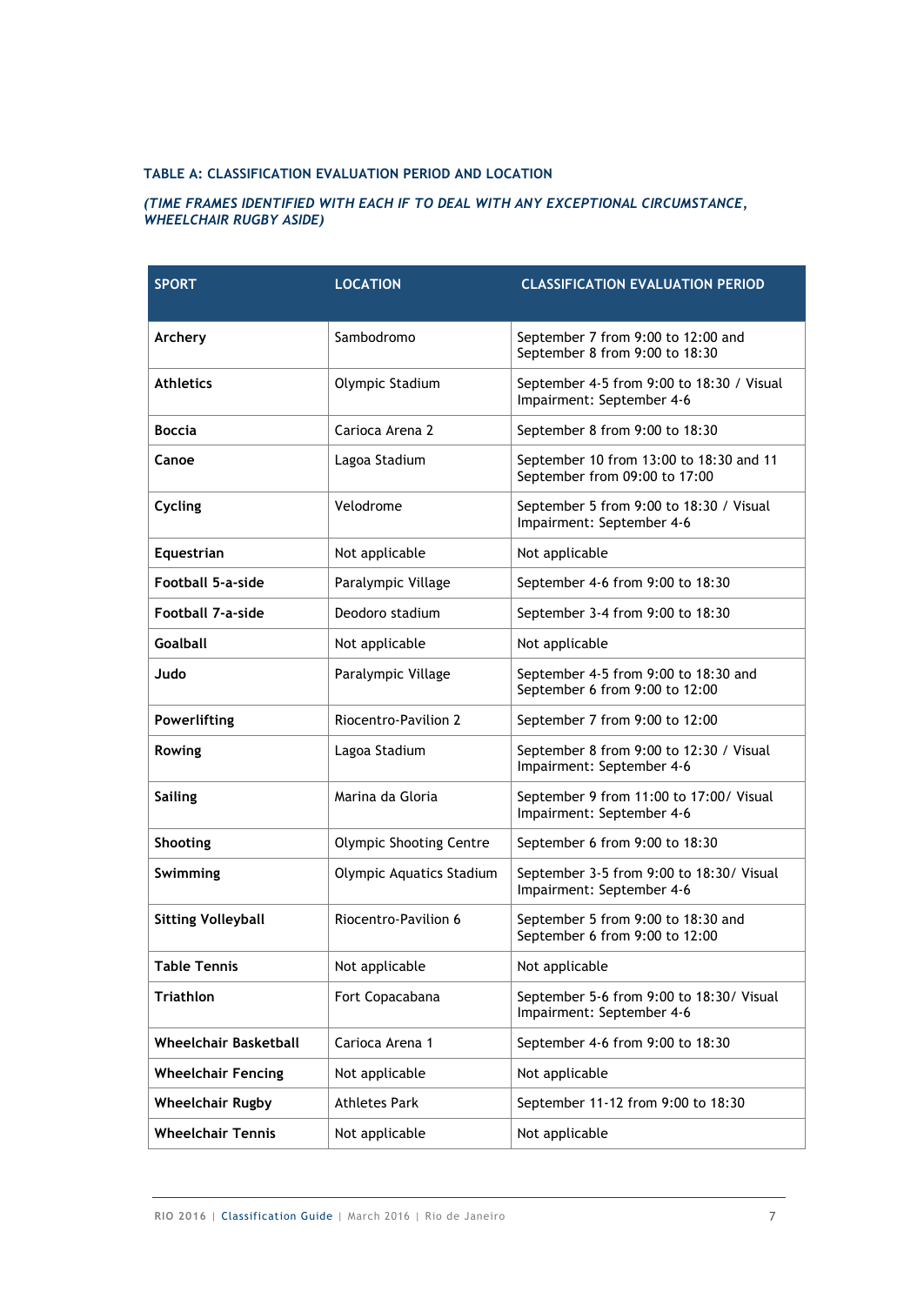'Not applicable' means there is no Games-time classification in this sport. Classification outcomes will be published by the times listed below at the Sport Information Desks (at the venue) and at the Classification Information Desk in the Sport Information Centre (SIC) at the PAV.

| <b>SESSION TIMES</b>  | <b>CLASSIFICATION OUTCOME POSTING DEADLINES</b> |
|-----------------------|-------------------------------------------------|
| $9.00am - 12.30pm$    | 2.00 <sub>pm</sub>                              |
| $2.00$ pm - $6.30$ pm | 8.00pm                                          |

#### **TABLE B: DAILY CLASSIFICATION SESSIONS AND OUTCOME POSTING**

### **4.2 CLASSIFICATION COMPETITION PERIOD: FIRST APPEARANCE**

In some sports and sport classes, observing competition is a part of athlete evaluation and the final sport class decision may only be made after athletes have been observed during their first appearance. First appearance is the first time athletes compete in an event during the Games competition period. In team sports, first appearance must take place during the preliminary rounds of competition. Athletes not observed during that period will not be eligible to compete in the elimination rounds.

Observation assessment applies only to athletes with a physical (PI) or intellectual impairment (II) competing in the following sports:

- Archery
- Athletics
- Boccia
- Canoe
- Cycling
- Football 7-a-side
- Sailing
- Sitting volleyball
- Swimming
- Triathlon
- Wheelchair basketball
- Wheelchair rugby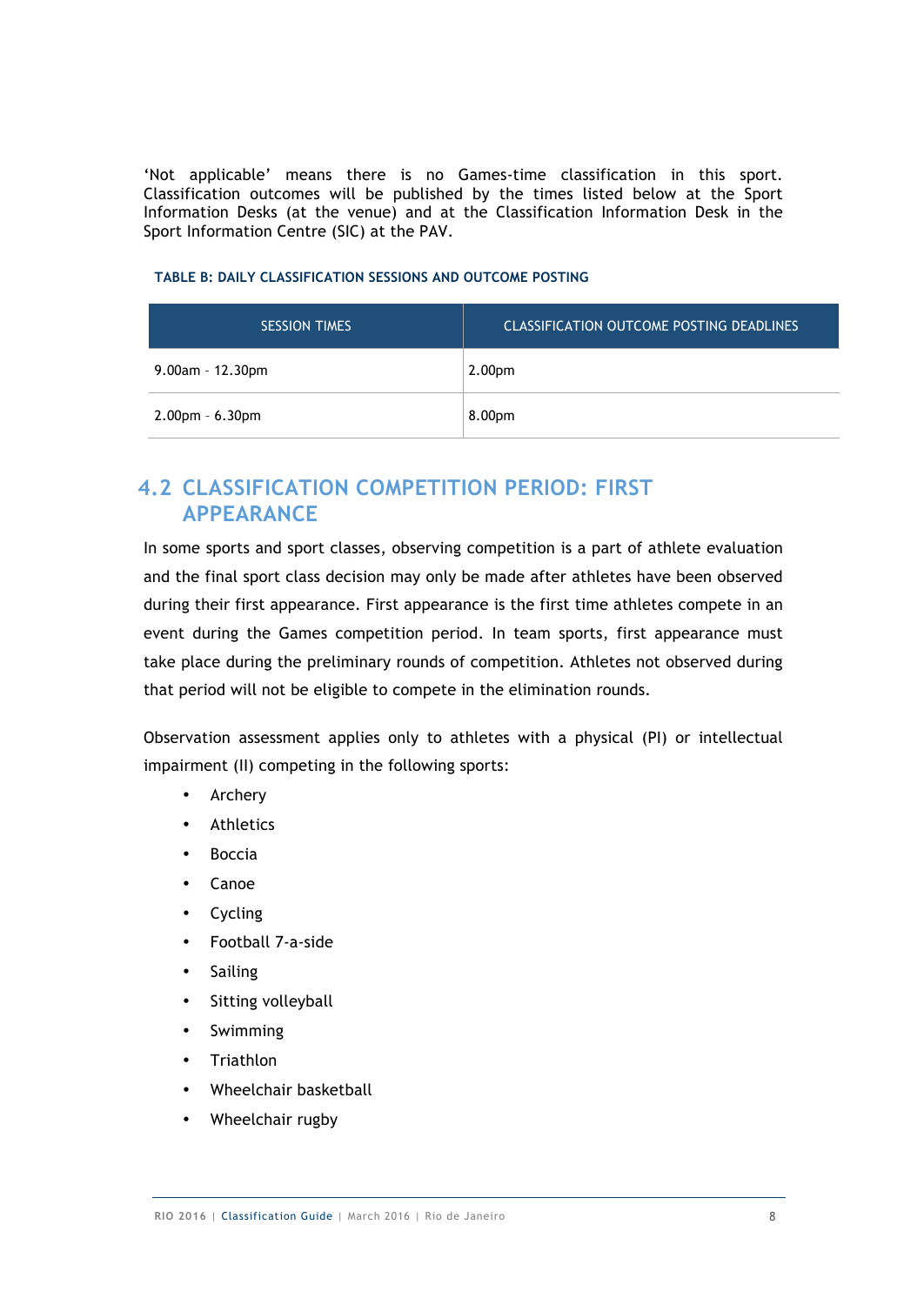First appearance results will be published at the Sport Information Desk at the venue within 15 minutes for individual sports and within one hour for team sports following the conclusion of the athlete's first appearance.

Athletes requiring observation assessment will be given a tracking code (CRS/CNS) following their athlete evaluation during the classification evaluation period. Upon completion of the observation assessment the athlete will be given a sport class and sport class status and the tracking code will be removed. In this way, the athlete, NPC, IF and Rio 2016 know when the observation assessment has been completed.

#### **4.3 RE-ENTRY AFTER CHANGES IN SPORT CLASS**

If an athlete's sport class changes as a result of Games-time classification, the athlete must re-enter in the updated sport class and will be subject to the re-entry conditions outlined in the Rio 2016 Paralympic Games Sport Entries Manual and the applicable IF rules and regulations.

# 5 | ATHLETES WHO ARE FOUND NOT ELEGIBLE FOLLOWING GAMES-TIME ASSESSMENT

An athlete may be found not eligible (NE) following athlete evaluation at Games time (during classification evaluation period assessment or after first appearance). There are three possible scenarios:

- I. If the athlete's sport class status was review or confirmed at the point of the delegation registration meeting (DRM), the accreditation status of the athlete will change from Aa to Ab. The athlete will be entitled to remain a part of the delegation but may not compete.
- II. If the athlete's sport class status was new at the point of the DRM, the athlete's accreditation will be cancelled and they will have to leave the PV.\*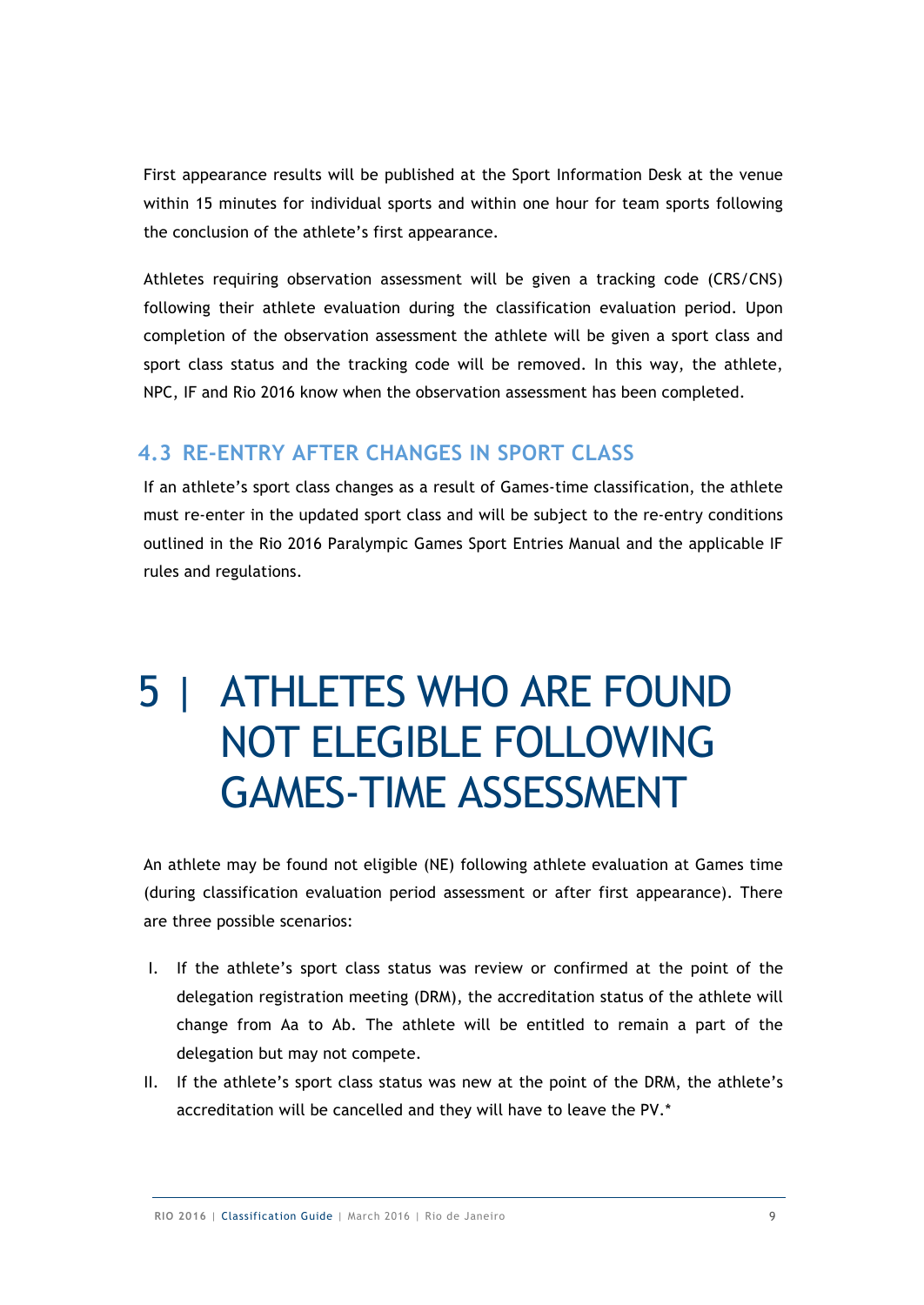III. If an athlete is found NE following a decision resulting from the IPC rule on Intentional Misrepresentation of Skills and/or Abilities, the athlete accreditation will be cancelled and the athlete will be required to leave the PV.\*

Changes do not impact the overall team size and delegation quota as finalised in the DRM process, except if the NPC has no other eligible athlete at the Games. If this is the case, the entire NPC delegation will have their accreditations cancelled and must leave the PV with the athlete.\*

\*Time frames (notification in morning — departure from PAV before 7.00pm; notification in afternoon — departure from PAV before 12.00pm next day).

# 6 | CLASSIFICATION PROTEST

Classification panel decisions may only be challenged by protests as defined in this guide. To be considered, all protests must be lodged in accordance with the policies and procedures detailed in this guide. An athlete may only be subject to a classification protest once during the Rio 2016 Paralympic Games, unless there is a protest under exceptional circumstances.

#### **6.1 PROTEST OPPORTUNITIES**

| <b>SPORT CLASS STATUS AT DRM</b>                                | <b>PROTEST BY OWN NPC</b>                                            | <b>PROTEST BY</b><br><b>OTHER NPC</b> |
|-----------------------------------------------------------------|----------------------------------------------------------------------|---------------------------------------|
| Confirmed or Review with a fixed<br>date after 31 December 2016 | No                                                                   | No                                    |
| Review                                                          | Yes                                                                  | No                                    |
| <b>New</b>                                                      | Yes                                                                  | No                                    |
| Tracking status at entry of<br>competition period               |                                                                      |                                       |
| <b>CRS</b>                                                      | Yes, if not protested during the<br>classification evaluation period | No.                                   |
| <b>CNS</b>                                                      | Yes, if not protested during the<br>classification evaluation period | No                                    |

**TABLE D: CLASSIFICATION PROTEST OPPORTUNITIES PROTESTS DURING CLASSIFICATION EVALUATION PERIOD**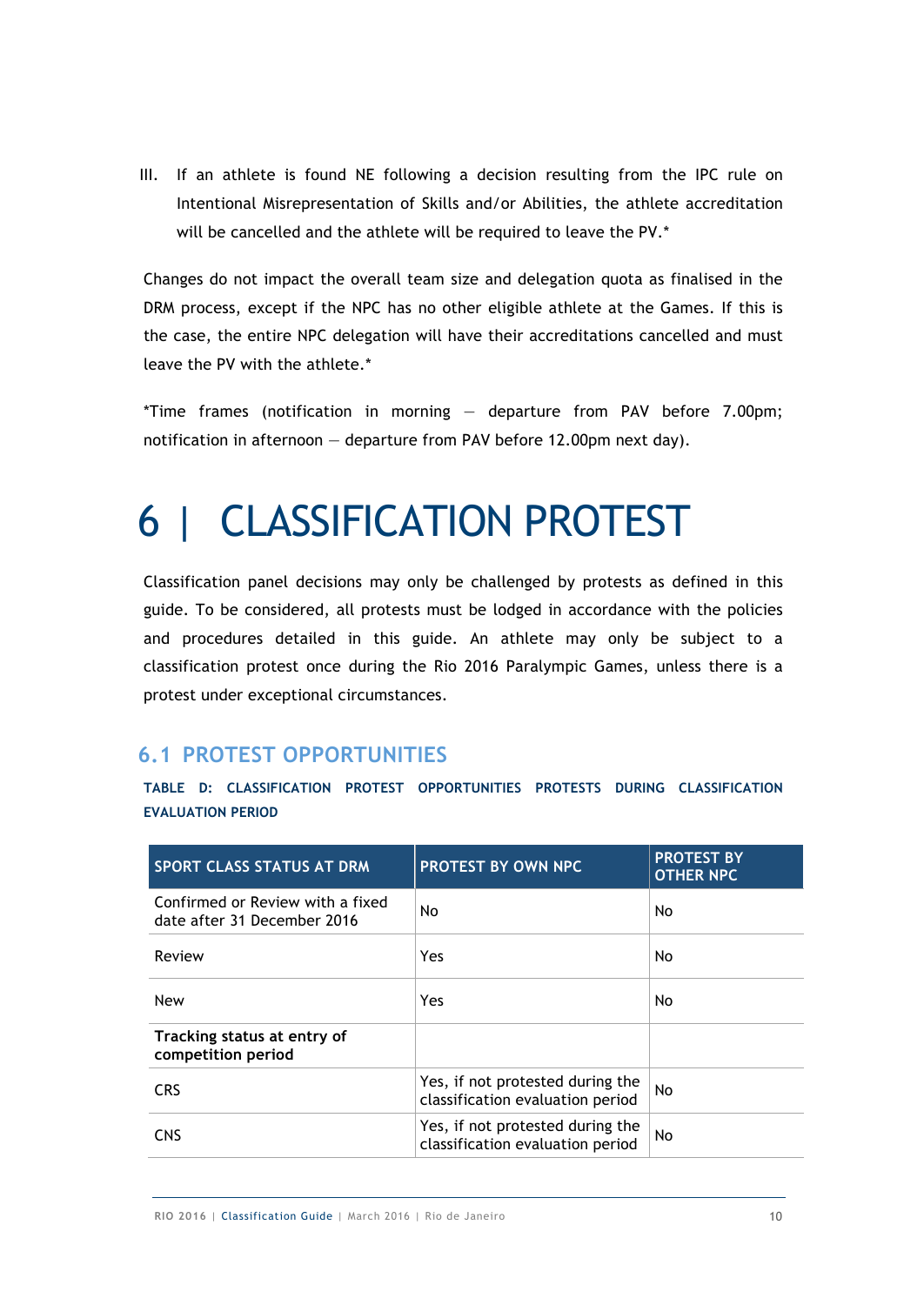NPCs can only submit protests regarding their own athletes:

- During the classification evaluation period, only if the athlete has undergone athlete evaluation during this period
- During the competition period, only if the athlete has undergone observation assessment and the athlete has not been subject to a protest during the classification evaluation period

An athlete may only be protested once during the Games, unless a protest under exceptional circumstances is made (art. 6.3).

### **6.2 PROTEST SUBMISSION BY NPC**

If an NPC wishes to submit a protest about one of their athletes, the NPC must:

- Complete the relevant IF protest form in full and in English. This form is available at the Sport Information Desk in the competition venue and at the SIC in the PAV.
- Attach additional information to motivate the protest
- Pay the protest fee in cash at the equivalent Brazilian real rate of the amount identified in the most recent version of the IF classification rules and regulations. The protest fee is only refunded if the protest is upheld.

The protest submission must be completed before the protest deadlines, outlined in Table E.

| <b>CLASSIFICATION</b><br><b>EVALUATION</b> | <b>CLASSIFICATION OUTCOMES POSTED</b>                                                                                  | <b>PROTEST DEADLINE</b>                                |  |
|--------------------------------------------|------------------------------------------------------------------------------------------------------------------------|--------------------------------------------------------|--|
| $9.00$ am - 12.30pm                        | 2.00 <sub>pm</sub>                                                                                                     | 5.00 <sub>pm</sub>                                     |  |
| $2.00pm - 6.30pm$                          | 8.00pm                                                                                                                 | 9.00am (next day)                                      |  |
| During competition<br>(first appearance)   | Individual sports: no later than 15 minutes<br>after the completion of the event in which<br>first appearance occurred | Within 15 minutes after<br>results of first appearance |  |
|                                            | Team sports: no later than one hour after the<br>completion of the event in which first<br>appearance occurred         | are posted                                             |  |

#### **TABLE E: DEADLINES FOR PROTESTS**

Protests forms are available and protests may be submitted at the locations listed in Table F.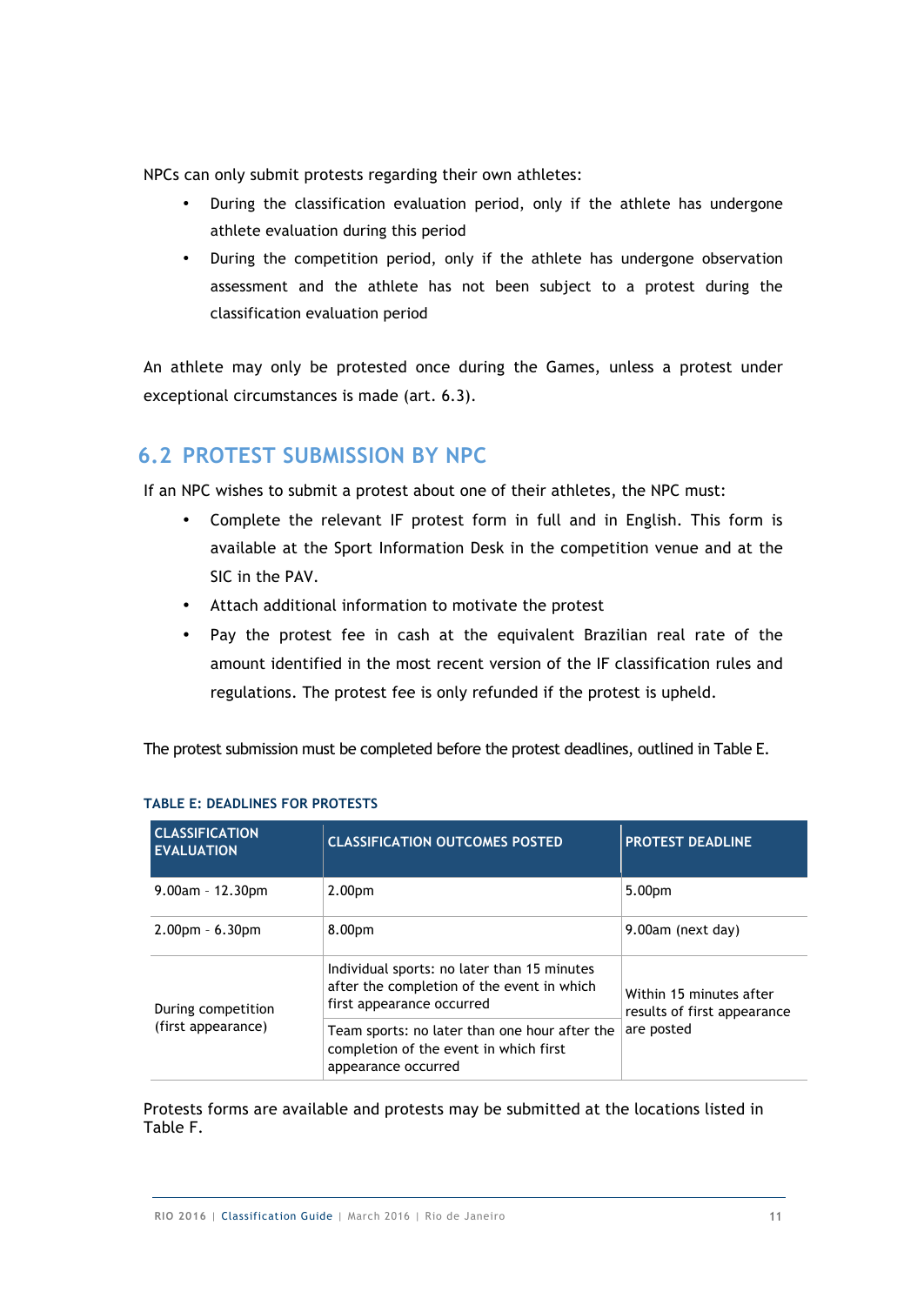#### **TABLE F. PROTEST SUBMISSION LOCATION**

|                                                      | <b>DURING CLASSIFICATION</b><br><b>EVALUATION PERIOD</b>             | <b>DURING COMPETITION PERIOD</b>                          |
|------------------------------------------------------|----------------------------------------------------------------------|-----------------------------------------------------------|
| Athletes with physical or<br>intellectual impairment | Competition Venue Sport Information<br>Desk                          | <b>Competition Venue Sport</b><br><b>Information Desk</b> |
| Athletes with visual<br>impairment                   | <b>PAV Sports Information Centre -</b><br><b>Classification Desk</b> | Not applicable                                            |

#### **6.3 PROTEST UNDER EXCEPTIONAL CIRCUMSTANCES**

A chief classifier may lodge a protest at any time, against an athlete of any sport class status, independent of the deadlines outlined in Table E. The chief classifier will not be required to pay a protest fee and may also lodge a protest against an athlete's sport class that has already been protested by an NPC during the Rio 2016 Paralympic Games.

A chief classifier cannot initiate a protest under exceptional circumstances if their IF does not have the classification resources to resolve the protest immediately.

# 7 | CLASSIFICATION APPEAL

The term "classification appeal" refers to the procedure by which a formal objection to the manner in which an athlete's classification procedures have been conducted is submitted and subsequently resolved.

Any classification that is appealed at the Games must be directed to the IPC Board of Appeal, the appeal body available to NPCs and IFs for resolving classification issues for all sports at the Games. Classification appeals will only be dealt with when resulting from Games-time classification activities.

The by-laws of the IPC Board of Appeal of Classification are a part of Section 1, Chapter 2.8 of the IPC Handbook (IPC Handbook is a hyperlink to the IPC Handbook (Section1,Chapter2.8: paralympic.org/sites/default/files/document/130620111653494 \_bylaws+board+of+appeal+of+classific ation\_0.pdf.)

Appeal forms are available in the appendix of Section 1, Chapter 2.8 of the IPC Handbook.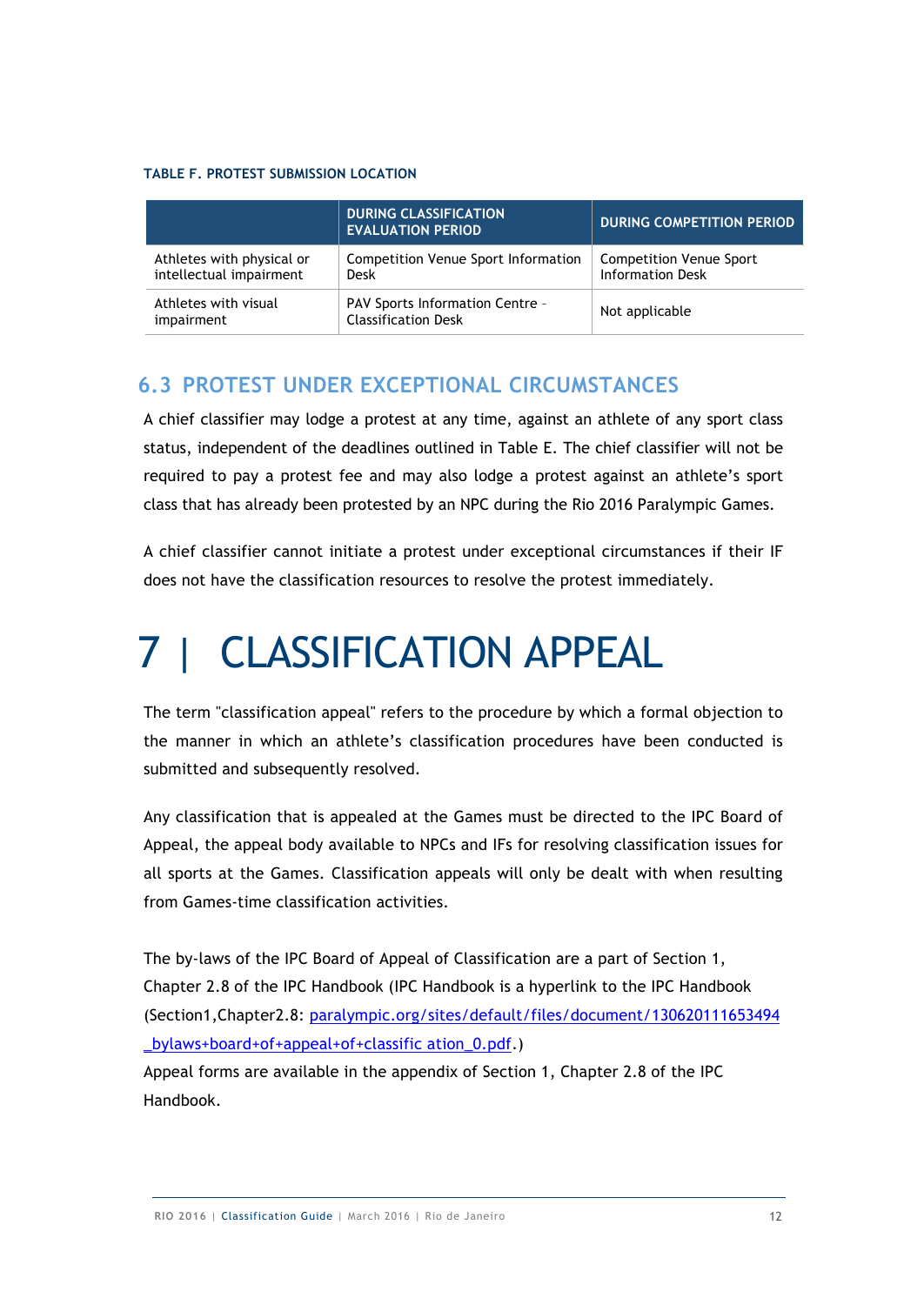# 8 | KEY DATES

#### TABLE G: KEY DATES

| 30 June 2016        | Deadline for NPCs to submit NPC Classification Authorised Representatives<br>Form to Rio 2016         |
|---------------------|-------------------------------------------------------------------------------------------------------|
| 15 July 2016        | Rio 2016 online entries system opened to NPCs                                                         |
| 15 August 2016      | Final entries deadline                                                                                |
| 31 August 2016      | Official opening of Paralympic Village                                                                |
| 3-12 September 2016 | Classification evaluation period (see section 4.1 - Classification Evaluation Period<br>and Location) |
| 7 September 2016    | Paralympic Games Opening Ceremony                                                                     |
| 18 September 2016   | Paralympic Games Closing Ceremony                                                                     |

# 9 | ADMINISTRATION

The person in charge of the provisions of the Rio 2016 Paralympic Games Classification Guide is: Dr. Peter Van de Vliet IPC Medical & Scientific Director International Paralympic Committee Adenauerallee 212-214 53113 Bonn, Germany Email: peter.vandevliet@paralympic.org

The person in charge of Games classification operations is: Mariana Pimentel Gomes Rio 2016 Classification Manager Rio 2016 Organising Committee Rua Ulysses Guimarães, number 2016, 1st floor Rio de Janeiro, Brazil Tel: +55 21 2016-5462 classification.paralympic@rio2016.com Email: mariana.gomes@rio2016.com